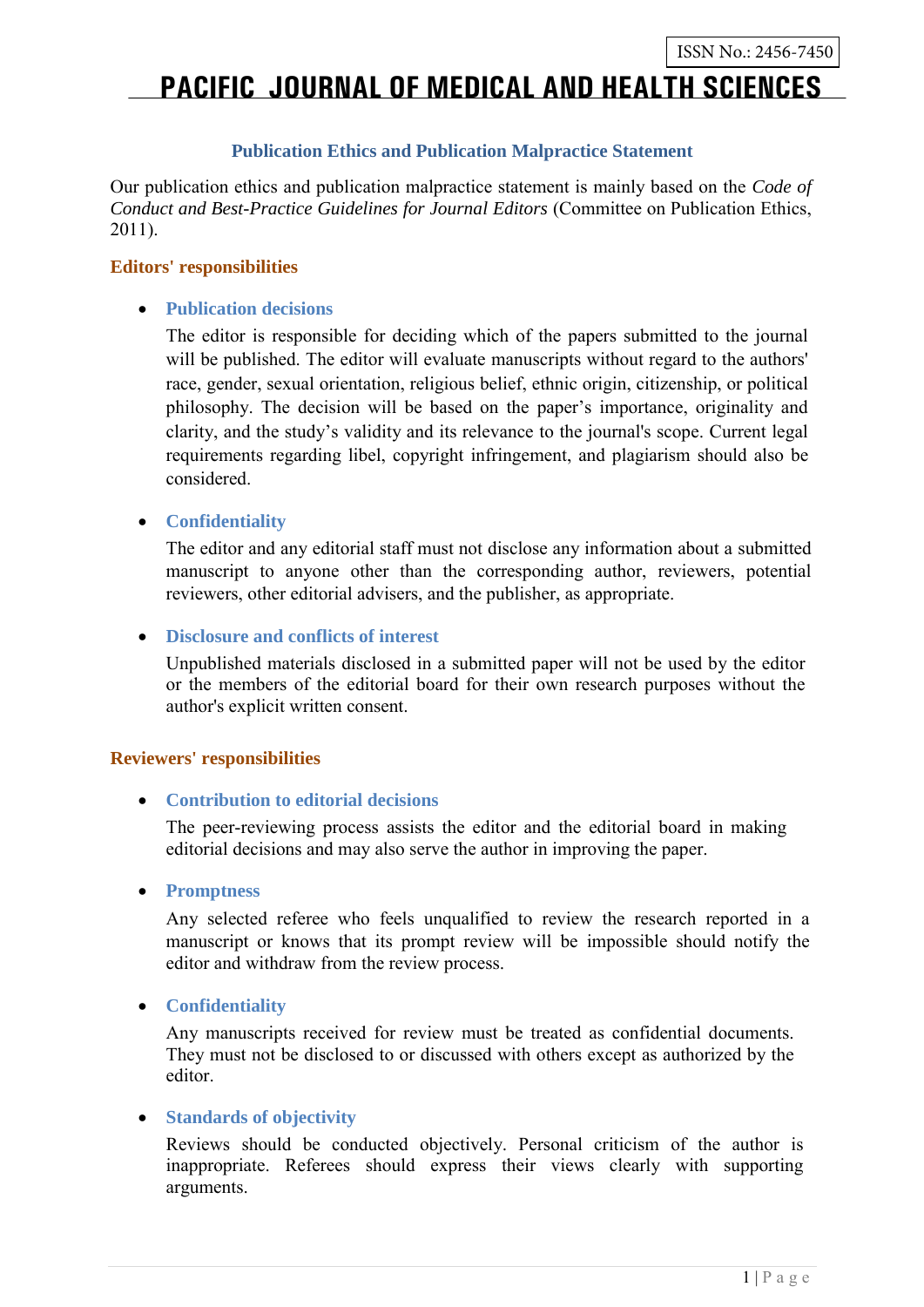# **PACIFIC JOURNAL OF MEDICAL AND HEALTH SCIENCES**

## **Disclosure and conflict of interest**

Privileged information or ideas obtained through peer review must be kept confidential and not used for personal advantage. Reviewers should not consider manuscripts in which they have conflicts of interest resulting from competitive, collaborative, or other relationships or connections with any of the authors, companies, or institutions associated with the papers.

## **Authors' duties**

# **Reporting standards**

Authors of original research reports should present an accurate account of the work performed as well as an objective discussion of its significance. Underlying data should be represented accurately in the paper. A paper should contain sufficient detail and references to permit others to replicate the work. Fraudulent or knowingly inaccurate statements constitute unethical behavior and are unacceptable.

**Originality, plagiarism and acknowledgement of sources**

Authors will submit only entirely original works, and will appropriately cite or quote the work and/or words of others. Publications that have been influential in determining the nature of the reported work should also be cited.

# **Multiple, redundant or concurrent publication**

In general, papers describing essentially the same research should not be published in more than one journal. Submitting the same paper to more than one journal constitutes unethical publishing behavior and is unacceptable.

Manuscripts which have been published as copyrighted material elsewhere cannot be submitted. In addition, manuscripts under review by the journal should not be resubmitted to copyrighted publications. However, by submitting a manuscript, the author(s) retain the rights to the published material.

# **Authorship of the paper**

Authorship should be limited to those who have made a significant contribution to the conception, design, execution, or interpretation of the reported study. All those who have made significant contributions should be listed as co-authors.

The corresponding author ensures that all contributing co-authors and no uninvolved persons are included in the author list. The corresponding author will also verify that all co-authors have approved the final version of the paper and have agreed to its submission for publication.

# **Disclosure and conflicts of interest**

All authors should include a statement disclosing any financial or other substantive conflicts of interest that may be construed to influence the results or interpretation of their manuscript. All sources of financial support for the project should be disclosed.